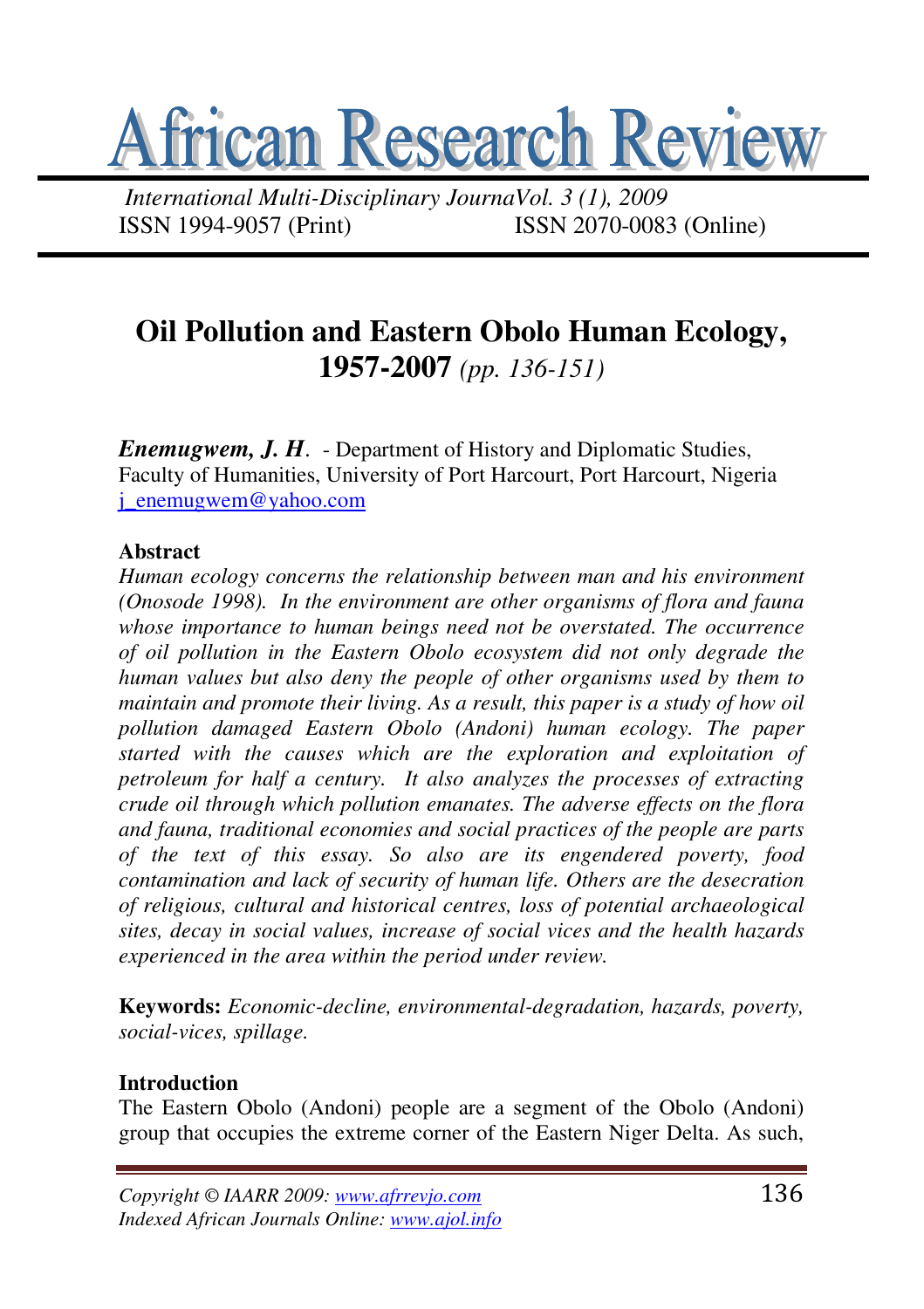the Obolo (Andoni) are bounded by the Rio Real estuary in the west and the Cross River estuary in the east. On their north and south are the Ogoni, the Ibibio and the Atlantic Ocean. Because Eastern Obolo is located between the Imo and the Kwa Ibo rivers estuaries, our area of study is politically administered by the government of Akwa Ibom State of Nigeria. Their kinsfolk of Western Obolo are in the Rivers State with the Imo river estuary as the boundary point for Rivers and Akwa Ibom States.

 A study by Fimsco Surveys (2002) confirmed that Eastern Obolo ecosystem was rich in biodiversity and wildlife population before oil exploration. The dense rain forest and the transitory nature of the mangroves and saline water environment made the area a breeding ground for various species of fish and other marine lives, animals and plants. When the ancestors of the Eastern Obolo people, led by Ede, migrated into the area from Western Obolo over 300 years ago, they met and enjoyed a functional environment of unpolluted air, unpolluted water and unpolluted land (Enemugwem 2000). Water and land provided the artery for their economic development and transportation while the air they breathe was full of life for a healthy living. The water-laced environment bisected by a labyrinth of creeks and rivers of the mangrove ecosystem made fishing, trading, and salt making from saline water the economies of the people. As soon as petroleum was discovered in 1957, Shell Petroleum Development Company (SPDC) established their oil fields. Later, Exxon Mobil and Elf, now Total, joined in the exploration and exploitation of the area. Their activities polluted the ecosystem.

## **Oil Pollution and the Ecosystem**

Pollution is said to be manmade. It is the use of substances that endanger the environment, plants and aquatic life as well as human health. It alters the physical environment and is not only detrimental to flora and fauna but also the entire ecosystem of the area (FEPA 1992). Eastern Obolo experienced it since the extraction of oil and gas five decades ago. The affected communities are categorized in Table 1.

The pollution from oil operations owed its occurrence in Eastern Obolo to four processes of extracting crude oil and gas from land and water. First is the seismic survey that initiates it. Being tract cutting and vegetation clearing for seismic shooting with dynamite, it was done with the construction of access routes, erection of camp sites, digging of burrow pits, movement of rigs and heavy equipment to the site for drilling (Udofia 2001). The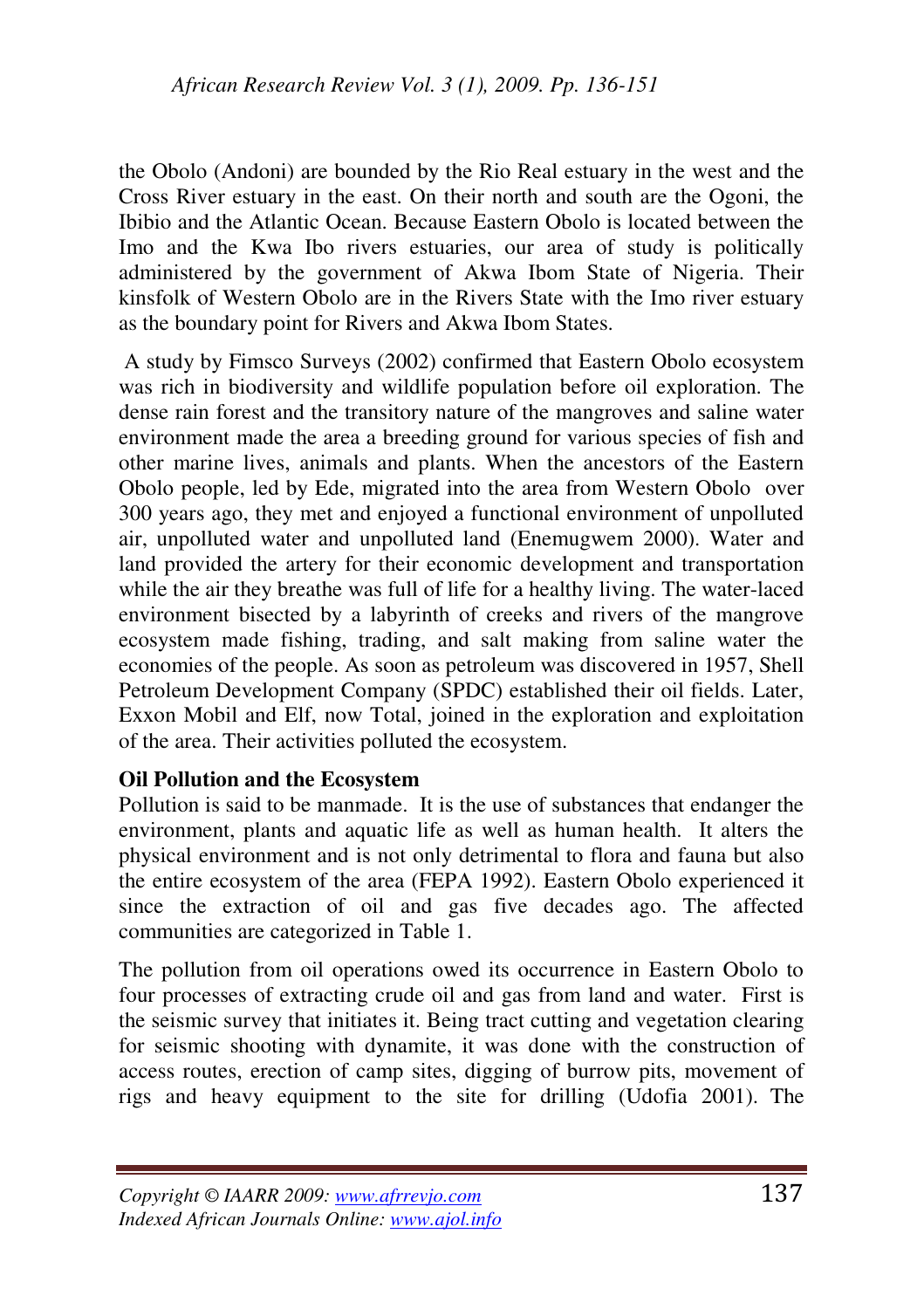vibrations from it caused cracks in the Eastern Obolo houses and destroyed some buildings.

Second are the drilling operations which are not good either for our environment. The different types of rigs used to drill the exploratory wells in Eastern Obolo include drill ships and jack-up rigs. These rigs were able to drill thousand meters below ground level and ocean bottom. Coupled with land clearing, the removal of these rigs exposes Eastern Obolo soil to sheet erosion. Even the drilling mud which was mixed with chemicals became toxic waste that pollutes the ecosystem and exterminates plants and animals. Third is the extraction of petroleum. Pipelines were laid from all the oil wells to the terminals of the oil firms. Owing to this fact, the area is crisscrossed with high pressure oil pipelines and other installations; some manifold ones carry the instructions, "DO NOT TOUCH". These installations pass through Eastern Obolo settlements and waterways with petroleum to the Bonny, Odudu and Qua Iboe Terminals of Shell, Total and Exxon-Mobil firms, respectively. As could be seen, this produced the toxic water and gas flaring at flow stations that polluted the Eastern Obolo environment.

The fourth method of oil exploration which caused pollution in the Eastern Obolo (Andoni) ecosystem is the issue of waste management. Another is the flaring of gas at the Utapate Flow Station and the Eastern Obolo coastline of the South Atlantic Sea. To Esara (1994), who studied the petroleum resources of Eastern Obolo, gas flaring brought the presence of oxides of nitrogen in the Eastern Obolo atmosphere and it came with acid rains. The flaring of gas here is done through horizontal pipes at ground level across the mangroves and shores of some Eastern Obolo communities of Iko, Okorombokho, Okoroiti and Okoroete Towns. This went directly into the human settlements as the nozzle of discharge of the flaring pipes points less than 250 metres from these settlements (Akwa Ibom State Government Address 1992).

The hazards of adopting this method has caused intense heat in the flora and fauna and brought about their mass destruction. It specifically gave severe corrosion to corrugated iron sheets used in roofing houses and turned them into sieves. Instances abound at Iko, Okorombokho, Okoroiti, Okoroete and most villages in the Local Government Area. Acid rains, too, reduces the life of buildings while gas flaring led to the destruction and degradation of the Eastern Obolo ecosystem. Hydrocarbon vapours, methane and soot emitted by gas flared in the area since 1959 also damaged this fragile ecosystem.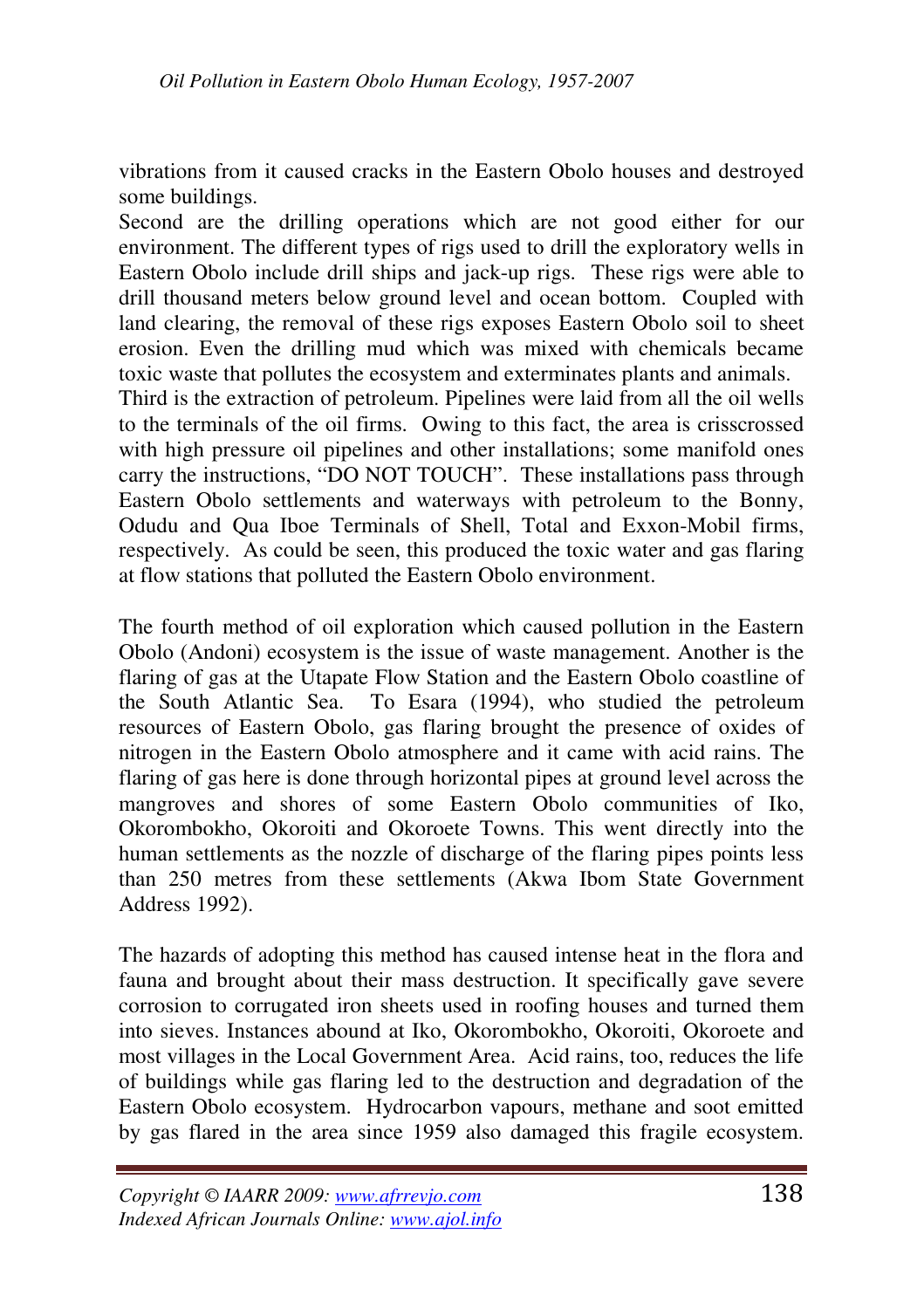Adding to the above, it caused marine and gully erosion and silted up canals and estuaries.

Let us turn to how it silted up canals and estuaries in our research area. Prior to oil prospecting, there were four viable estuaries in Eastern Obolo that link the wide continental shelf. These estuaries were the mouths of the Imo, Obianga, Okwaan-Obolo and Okoroete-Iko rivers. Together with the canals and the creek routes, like the Okoroete-Ibeno route, they linked the area with their neighbouring communities. These coastal waterways to the South Atlantic Sea were the means of the sandy beach ridges, the inter-tidal muddy mangrove swamps and labyrinths of saline rivers that became the topography of Eastern Obolo. They also provided natural habitats to seafood. But today, these estuaries and canals are blocked due to the activities of the oil industries. It is not surprising that it leads to marine erosion. Hence, Eastern Obolo settlements and coastal banks are gradually eroding away. Instances are Okoroete Town, Elekokpoon, Emenoke I and II, Obianga, Ikonta and Iwofe (Ijaw National Congress 1996).

In fact, in 1997, both Mobil and the Nigerian National Petroleum Corporation (NNPC) jointly sponsored an Environmental Impact Assessment to ascertain the effect of the new Yoho Project on the host communities. Eastern Obolo was in the report as likely to be negatively impacted. In 1998, the same Mobil and NNPC engaged a firm, Unilag Consult, to assess the impact of their proposed expansion of the Qua Iboe Terminal. The report submitted mentioned Ibeno, Eastern Obolo and Mbo Local Government Areas on the Akwa Ibom State coastline as likely to have their flora and fauna retarded (FEPA 1998).

No sooner than the above projects were completed, the leakages of pipes and oil spillages from it and others rendered ponds, rivers, creeks and lands in Eastern Obolo polluted. In fact, the oil spillages of January 1998 and November 2000 were worse in our area of study. Thousands of barrels of Qua Iboe Light crude oil produced by Exxon Mobil were pumped into Eastern Obolo, Ibeno and Mbo Local Government Areas. Before then oil spills in the Niger Delta had been affecting Eastern Obolo (Andoni). For instance, the initial 360 spills in the 1970s released 1.426 million barrels of crude oil into the petroleum communities which Eastern Obolo is one. By 1982, a total of 1,581 oil spills was experienced in the region which also polluted the Eastern Obolo ecosystem and contributed to the following adverse effects (Enemugwem 2005).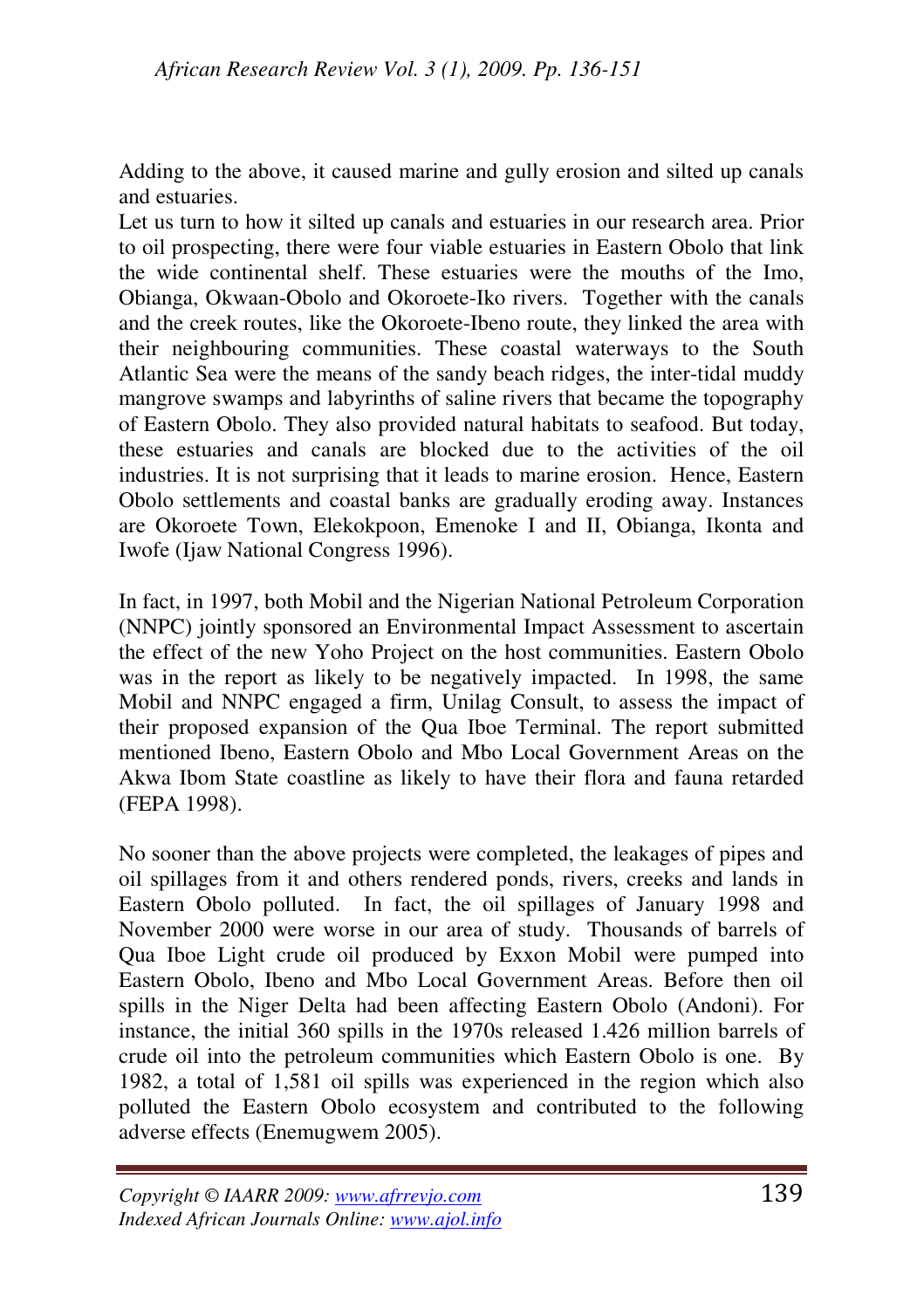## **The Adverse Effects in Eastern Obolo**

Taking the adverse effects into consideration, foremost is health hazard. Gas flare causes intense heat or physiological disorder. Acid rains from gas flaring causes heat rashes, respiratory problems, skin cancer and bronchial pains (Iyayi 1999). These and cholera outbreak occurred in Eastern Obolo between 1957 and 2007. The cholera outbreak owes its occurrence to pollution of streams which were the source of drinking water. Another is cancer and stroke that were virtually unknown in the area before oil exploration but became real due to incessant oil spillages. Ashton-Jones (1998) has shown below that the Niger Delta region, which Eastern Obolo is a part, is exposed to fourteen other diseases due to oil exploration. Table 2 shows his data.

The second impact noticed widely is poverty. It reminds us that in no way can humanity do without the natural resources of their environments. Worse of all is the negative impact of the petroleum industry on the flora and fauna of the Eastern Obolo mangrove ecosystem. Thus, oil pollution damaged the existence of viable plants and animals. Not the least is damaging the ecology of the coral reefs. In fact, all the rivers, creeks and the estuaries of the Imo, Obianga, Okwaan-Obolo and Iko that were promoting the Eastern Obolo mangrove ecosystem were polluted. See Table 3 below.

Their economies of fishing, farming and salt making are no longer yielding good harvest due to oil pollution that reduces fish catch per-effort. Ekong (1998) showed it on Table 4 below as what contaminates fish from Eastern Obolo coastal waters.

To get fish in recent times, the people go after the fishing trawlers in the deep sea, *kpokpoben*, and buy the rotten and smaller fishes as well as shrimp for sell. Although it now becomes their means of livelihood, going after it is dangerous. Almost on weekly basis, two or three out of five persons in speed boats lost their lives while trying to buy fish from trawlers. This placed Eastern Obolo (Andoni) under starvation as small quantities of seafood enter the rivers and creeks from the South Atlantic Ocean due to the silting up of the estuaries.

The poverty of Eastern Obolo people increases as they cannot farm either. The farmers experienced deforestation that leads to loss of food sources. Secondly crops planted in oil polluted grounds absorb the oil and get destroyed. Before oil exploration, the indigenous food plants that serviced the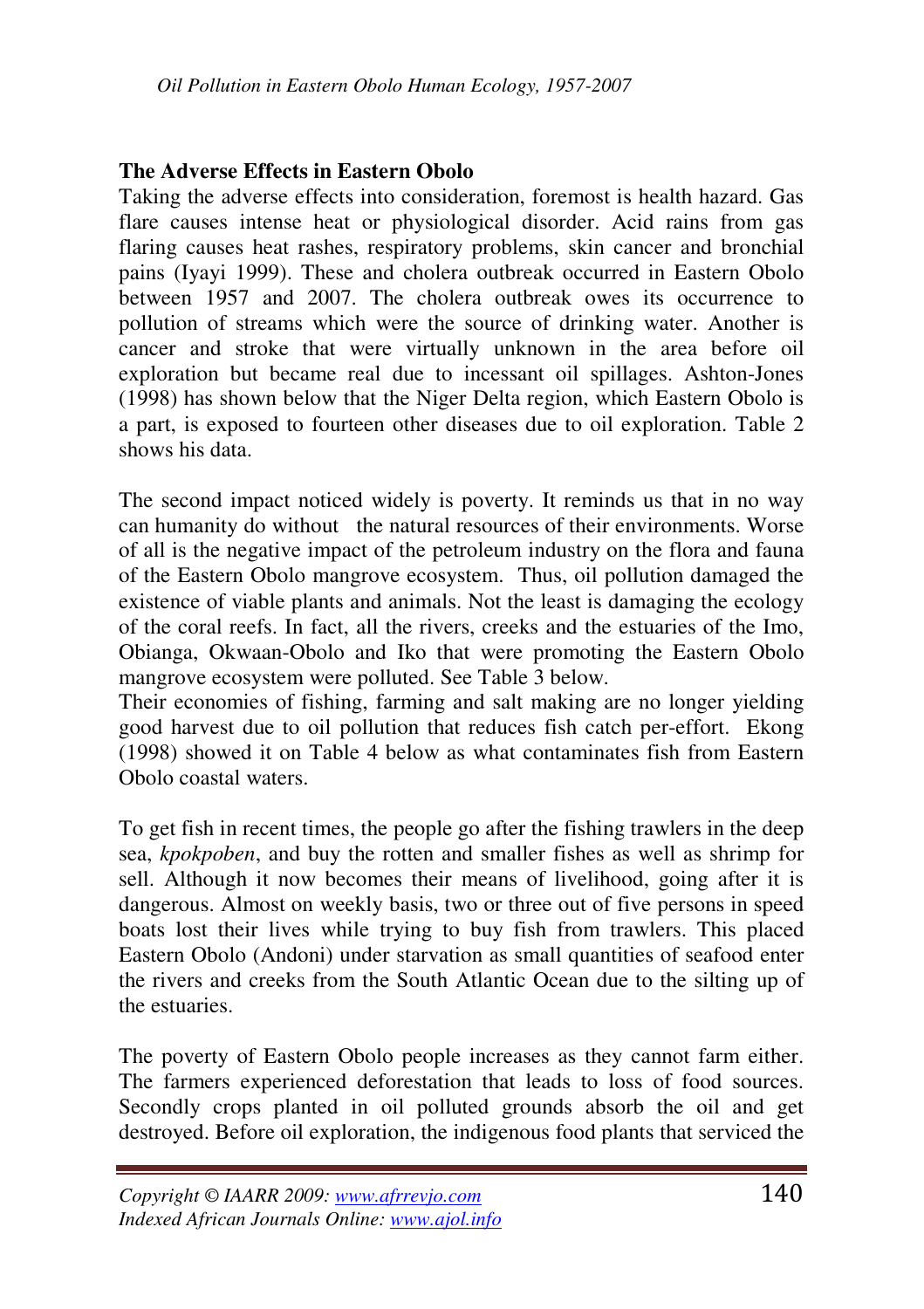economy and health of the people include bitter leaf, pepper, wild mango, cassava, plantain, cocoyam, water yam, three leaf yam and yam. Oral account of Chief Daniel Ichen emphasized that their absence, as well as fruits, spices and medicinal herbs, increased the people's poverty. Lack of timbers such as iroko, mahogany, iron wood and mangrove trees that had characterized the people's export trade but destroyed by the oil wastes also increased their poverty. Through this means, the people are denied of their hunting, carving and craft industries. Though it impoverished them, it also impoverished other Nigerians at the limits of the Eastern Delta Rivers and creeks whose economies were serviced through the Eastern Obolo long distance trade. This increased unemployment and youth restiveness, not only in our area of study but also in the neighbouring parts of the Niger Delta in general.

Coming to income distribution, the result of recent studies has revealed that few persons earn about US\$7.00  $(\frac{N900.00}{N900.00})$  as their average daily income. The majority in Eastern Obolo earn between one and two dollars (N 130 & N260) daily as income which brought financial straits on the people. See Table 5 below:

The third adverse effects of the oil pollution in the Eastern Obolo ecosystem are food contamination and lack of security of life. According to Onosode (1998), food contamination comes from pathogens, cyanide toxicity, mycotoxims and hydrocarbon contamination of the crude oil industries. These accounted for short life span in our area of study. Hence, people migrate to Calabar, James Town, the Bakassi Peninsula and Rio del Rey in the Cameroons for safety. Others spread from Escravos to Badagry and the Lagos Lagoon fishing and trading. It is known that many of the fishermen displaced from the Bakassi Peninsula in the recent Nigeria-Cameroon conflict are Eastern Obolo migrants (Habor (2002).

So also is the desecration of their religious and historical centres and potential archaeological sites. Eastern Obolo Local Government Area that was rich in historical and cultural heritage is now impoverished due to oil fields and pipelines that traversed the area. Their early settlements and religious centres created many centuries ago on their migratory routes from Western Obolo (Andoni) to their present abodes have all been traversed by oil wells and pipelines. The eleven settlements outlined below were their shrines and burial grounds. Today it is "no go area" for the custodians of these cultural, historical and archaeological sites. They are now in the right of way of the oil fields and pipelines. This destroyed the religious shrines that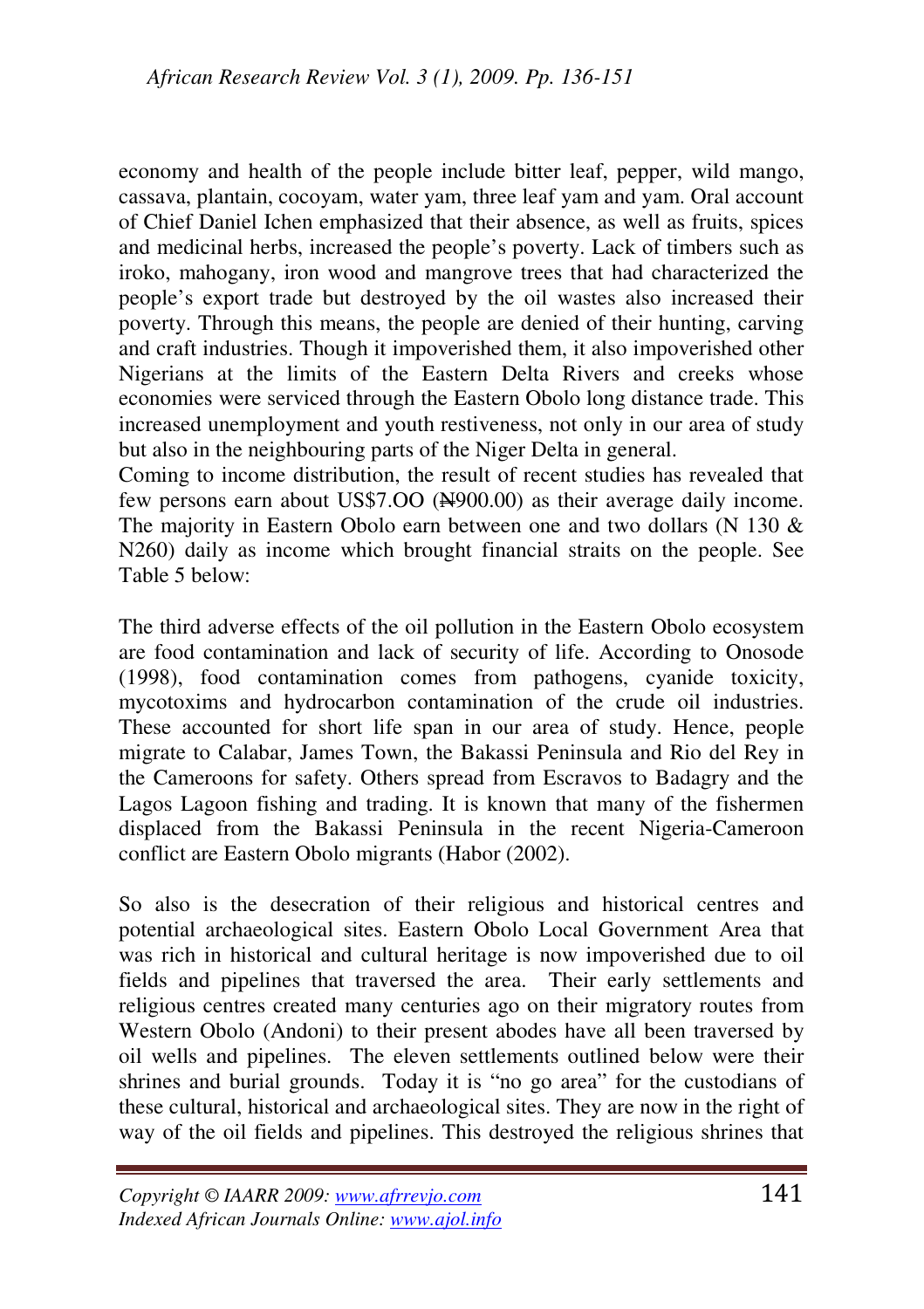were in the land and creeks of Eastern Obolo. Today, the people cannot worship their gods and goddesses as usual. The decay in social values, increase in social vices, loss of cultural sites and relics are synonymous with Eastern Obolo. As a result, the community's social structure is threatened (Fimsco Resources (2002). See map.

Table 6 below shows the old settlement sites, the major custodians of cultural and archaeological grounds and their proximity to the petroleum industry. The major custodians of these cultural and archaeological sites hold them in trust for all who, by custom and tradition, have rights to them. Attah (2001) recorded that Government of Akwa Ibom State noticed the hunger and malnutrition oil pollution engendered in Eastern Obolo and conducted a pilot study in the State between 1999 and 2001. All the 14 children examined in Eastern Obolo showed signs of "Marasmus" as the major type of malnutrition in the area. See Table 6 below.

As a result of misery, the Eastern Obolo youths had earlier taken actions against the oil explorers. A segment of them from Iko Town protested on July 7, 1987 against Shell's destruction of the economic and cultural heritage of the people (Irem 1987). Their demonstration was meant to draw the attention of the officialdom to their plight. However, Shell's recourse to police action further devastated the people. More than 30 houses and unnumbered properties were burnt down at Iko Town. A corpse of the dead, Madam Enyina Ejioeto, awaiting burial was also burnt and women assaulted by the Nigeria Police. In April 2007, there was a conflict in our community of study that left many people dead. It owed its occurrence to the activities of the petroleum industry. These adverse effects are still to be perfectly addressed by the Federal Government of Nigeria.

#### **Conclusion**

We have gone through the history of oil pollution in Eastern Obolo, and its enormous adverse effects on the people. This ranges from gas flaring to land degradation and soil fertility loss. Others include agricultural yield decline, unemployment, poverty and misery, biodiversity depletion, oil spillage, sewage and waste water discharge. Not the least are the incessant inter and intra community conflicts, decay in social values and vices, infrastructural decay and other things like loss of their traditional religion, cultural sites and relics. In conclusion, the people's only hope lies in a carefully planned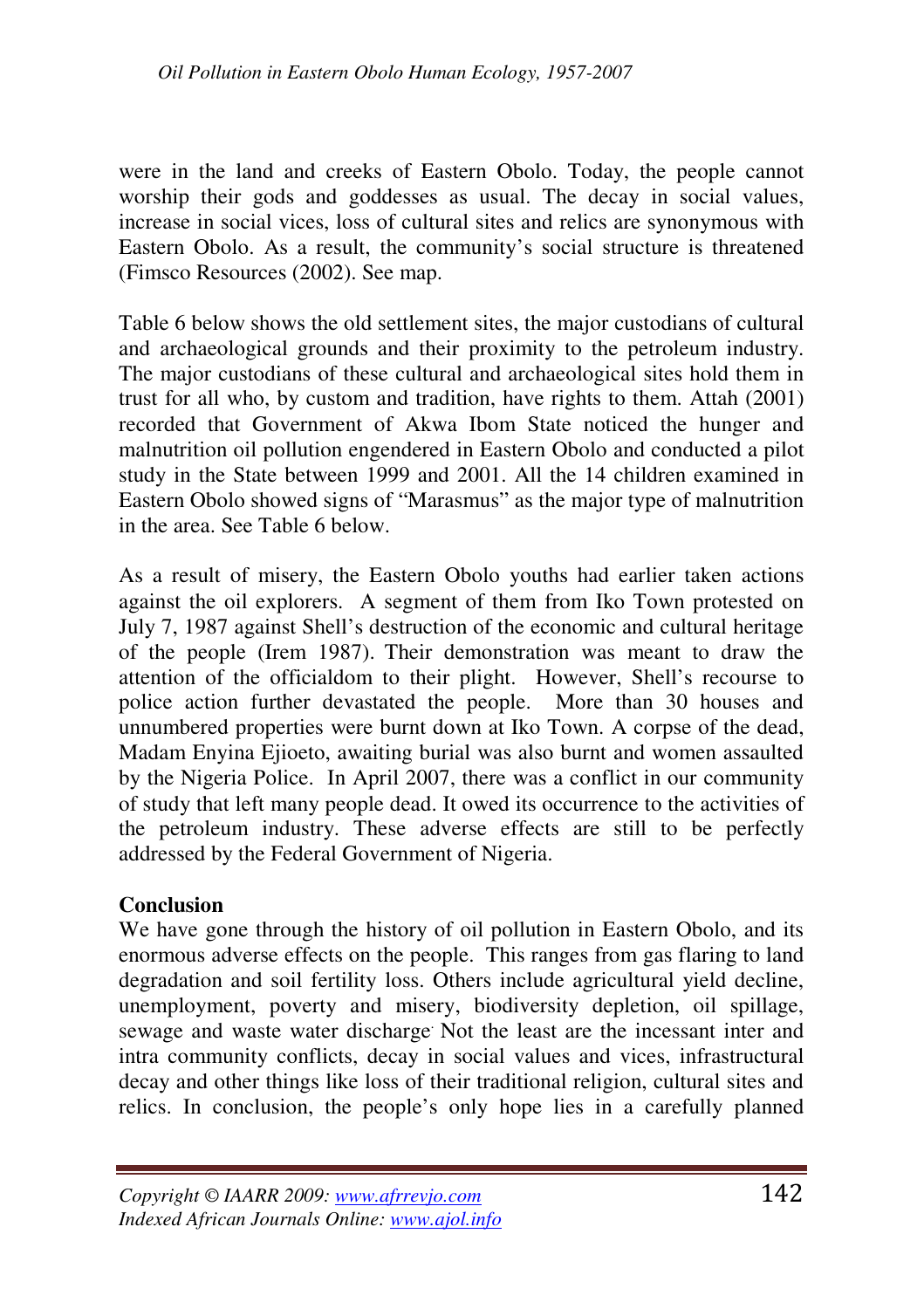programme of sustainable economic and social development of Eastern Obolo (Andoni).

#### **References**

- Akwa Ibom State Government 1992. Address on Memoranda of Akwa Ibom State Government, Ikot Abasi Local Government and the Oil Producing Communities in Akwa Ibom State. *Report of the Judicial Commission of Enquiry into the Causes of Fuel Scarcity.* Lagos, 13 July, 1992, p.6.
- Ashton-Jones N 1998. *The Ecosystem of the Niger Delta: An Era Handbook.*  Ibadan: Kraft Books, 1998, pp.152-153.
- Attah A 2001. Effect of Oil Producing Activities of Child Health and Nutrition in Akwa Ibom State: The C.D.T. Experience. *A Paper Presented at the World Conference of Mayors.* Eket, July 15-20, 2001, pp. 5-6.
- FEPA 1998. *Comment on the Environmental Impact Assessment Report of the Proposed Qua Iboe Terminal Expansion Project*. Lagos: FE PA, 1998, pp.4-6.
- Ekong C A 1998. *Marine and Estuarine Oil Pollution in Iko area of Akwa Ibom State, Nigeria.* M..Sc.Thesis (Unpublished), Enugu: Enugu State University of Science& Technology, 1998, p. 9.
- Enemugwem J H 1990. *A History of Eastern Obolo (Andoni) in the Eastern Niger Delta: From Foundation to the Fall of the Second Republic*. BA Project (Unpublished), Port Harcourt: University of Port Harcourt, 1990, pp. 46-48.
- Enemugwem J H 1995. *Petroleum Degradation of the Niger Delta Environment of Nigeria, 1956-2004.* Port Harcourt: MSS, 2005, pp. 5-7.
- Enemugwem J H 2000. *The Significance of the Niger Delta to the Political and Economic Development of Nigeria, 1849-1999*. PhD Dissertation (Unpublished), University of Port Harcourt, 2000, pp. 315-318.
- Esara E E 1994. *Environmental Impact of Gas Flaring at Utapate Flow Station on an Iko Community in Akwa Ibom State, Nigeria*. Uyo: MSS, 1994, pp. 4-5.
- Federal Government of Nigeria 1992. *Federal Environmental Protection Authority Decree.* Lagos: FEPA, 1992, p.38.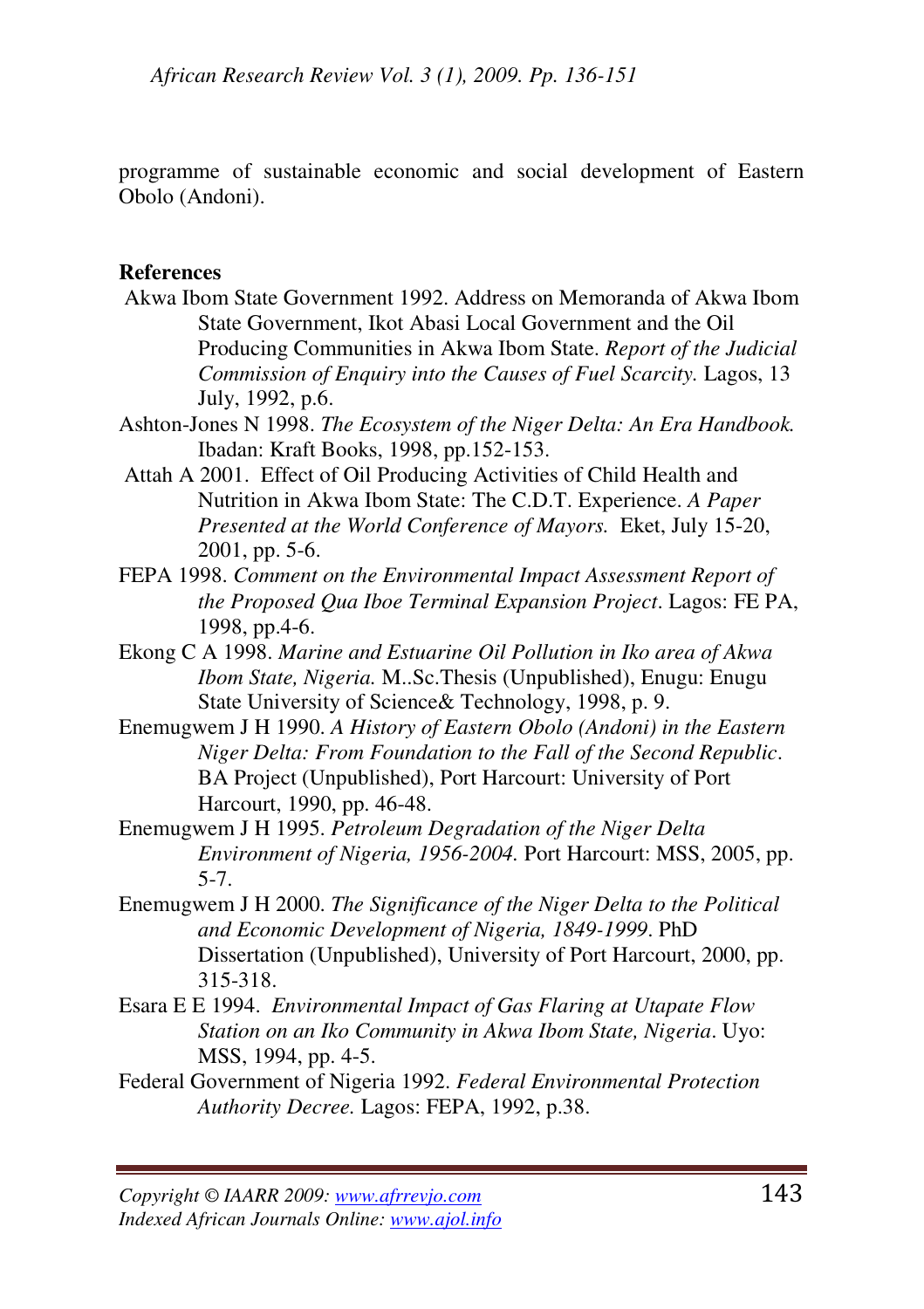- Fimsco Resources Field Surveys 2002. *Social Impact Assessment of Utapete/Opobo South Fields.* Port Harcourt: Fimsco Resources, 2002, p. vii.
- Habor L C 2002. *International Borders and Territorial Disputes: A Cass Study of Bakassi Peninsula.* BA History Project (Unpublished), Port Harcourt: University of Port Harcourt, 2002, p.14.
- Ijaw National Congress 1996. *Memorandum Submitted to the United Nations Fact-Finding Mission to Nigeria.* Port Harcourt: MSS, 1996, p.4.
- Irem J 1987. *Police, Villagers Shift Blames on Rampage at Iko.* Calabar: MSS, 1987, p.1.
- Iyayi F 1999. Oil Companies and the Politics of Community Relations. *Paper presented at the CDHR Workshop, Otta, on the Oil Producing Communities of the Niger Delta, 20-23 September, 1999.* Otta: MSS, 1999, pp.13-14.
- Mobil 1997. *Environmental Impact Assessment of Yoho Field Development Project.* Lagos: Mobil-NNPC Publications, 1997, p. 39.
- Onosode G. 1998. *Text of the Address by the Chairman, Niger Delta Environmental Survey (NDES) at the Meeting of the Traditional Rulers of Oil Mineral Producing Communities of Nigeria in Port Harcourt, Rivers State of Nigeria, 31 March-1April, 1998.* Port Harcourt, 1998, pp. 4-6.
- Udofia U. 2001. *Impact of Oil Pollution on Women, Children and Communities*. (Eket: MSS, 2001), pp. 3-5.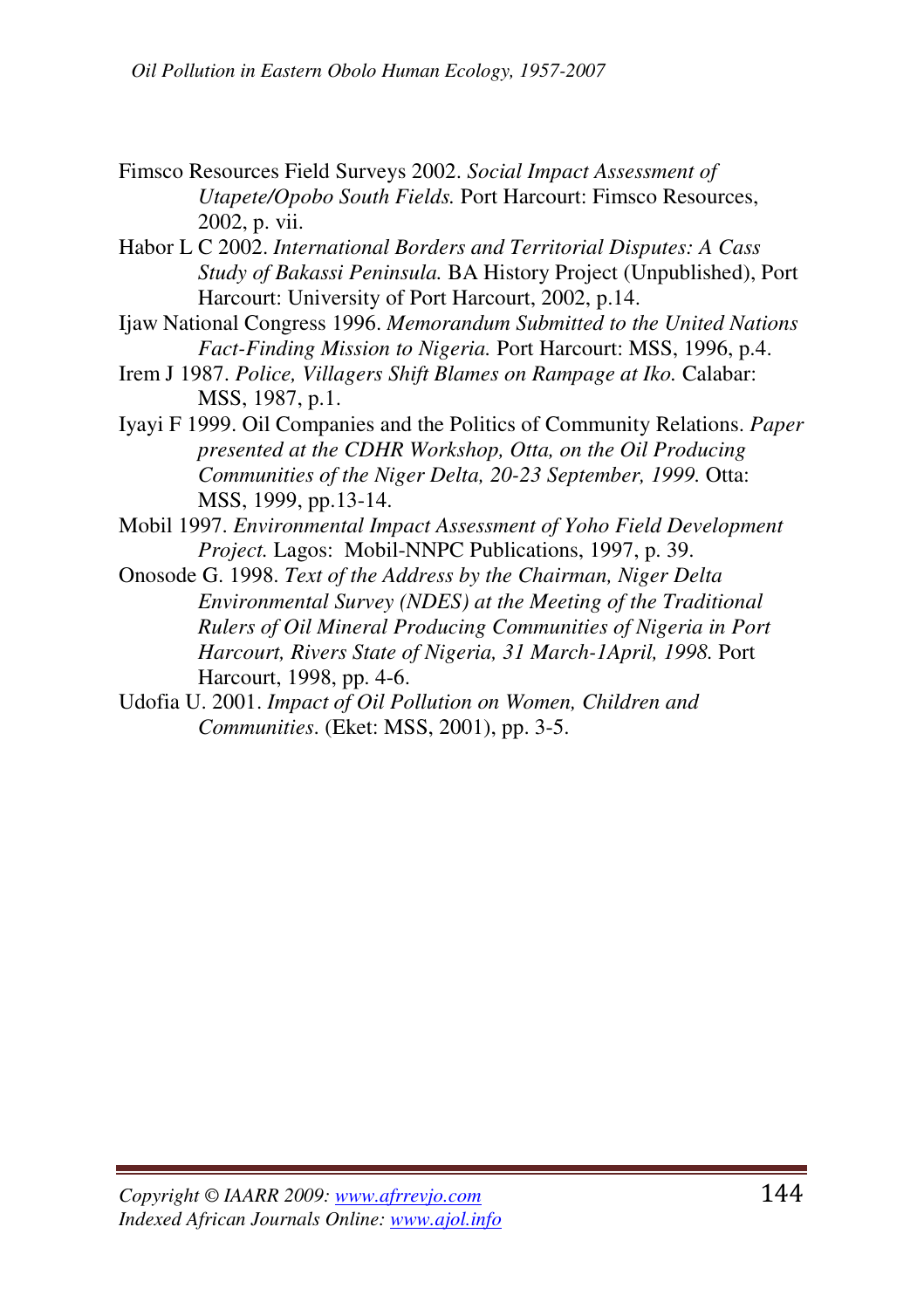| Community     | Status/Role               | Male  | Female | Both  | 1996 Project |
|---------------|---------------------------|-------|--------|-------|--------------|
| Iko           | Host                      | 1,201 | 1,108  | 2,309 |              |
| Okorombokho   | Host                      | 474   | 456    | 930   | 1,069        |
| Okoroete      | Host                      | 1,212 | 1,335  | 2,547 | 2,903        |
| Otunene       | host                      | 152   | 164    | 316   | 360          |
| Elile         | <b>Pipeline Community</b> | 392   | 363    | 755   | 861          |
| Amadaka       | $\zeta$ $\zeta$           | 355   | 385    | 740   | 844          |
| Olokponetekun | $\zeta$ $\zeta$           | n.a   | n.a    | n.a   | n.a          |
| Amanwon       | $\zeta$ $\zeta$           | n.a   | n.a    | n.a   | n.a          |
| Aganzat       | $\zeta\,\zeta$            | n.a   | n.a    | n.a   | n.a          |
| Emeremen      | $\zeta$ $\zeta$           | 94    | 78     | 172   | 196          |
| Kampa         | $\zeta\,\zeta$            | 164   | 179    | 343   | 391          |
| Aganasa       | $\epsilon$                | n.a   | n.a    | n.a   | n.a          |
| Emeroke I     |                           | 260   | 252    | 512   | 584          |
| Emeroke II    |                           | 244   | 248    | 492   | 561          |
| Amazoba       | $\zeta$ $\zeta$           | n.a   | n.a    | n.a   | n.a          |
| Okoroinyong   | $\zeta$ $\zeta$           | 183   | 213    | 396   | 451          |
| Obianga       | $\zeta\,\zeta$            | 243   | 227    | 470   | 536          |
| Ikonta        | $\zeta\,\zeta$            | 392   | 321    | 623   | 710          |
| Iwofe         | $\zeta$ $\zeta$           | 156   | 133    | 289   | 329          |

Table 1: Categorization of Affected Eastern Obolo Communities by Population Based on 1991 Census

Source: Extracted from: National Population Commission 1992.

| <b>Symptoms/Diagnosis</b> | <b>Prevalence</b><br>in | <b>Prevalence in</b> | <b>Significance</b> |
|---------------------------|-------------------------|----------------------|---------------------|
|                           | Control                 | <b>Exposure</b>      |                     |
|                           |                         |                      |                     |
| Generally IU              | 7.3%                    | 23.2%                | Yes                 |
| Headache                  | 12.0%                   | 32.5%                | Yes                 |
| Nausea                    | 5.8%                    | 12.6%                | Yes                 |
| Vomiting                  | 2.5%                    | 2.8%                 | N <sub>o</sub>      |
| Diarrhea                  | 4.5%                    | 7.6%                 | Yes                 |
| Sore Eyes                 | 4.9%                    | 15.6%                | Yes                 |
| Runny nose                | 11.3%                   | 18.5%                | Yes                 |
| Sore Throat               | 10.5%                   | 26.5%                | Yes                 |
| Cough                     | 9.6%                    | 19.1%                | Yes                 |
| Itching skin              | 4.7%                    | 10.4%                | Yes                 |
| Skin Rash                 | 2.9%                    | $6.7\%$              | Yes                 |
| <b>Blisters</b>           | 0.4%                    | $1.1\%$              | Yes                 |
| <b>Short Breath</b>       | 4.4%                    | 10.4%                | N <sub>o</sub>      |
| Weakness                  | 12.7%                   | 21.7%                | Yes                 |

Table 2: Health Complaints during Oil Spillage in 1996

*Source:* N. Ashton-Jones, *The Ecosystem of the Niger Delta* (Ibadan: Kraft Books, 1998):152-153.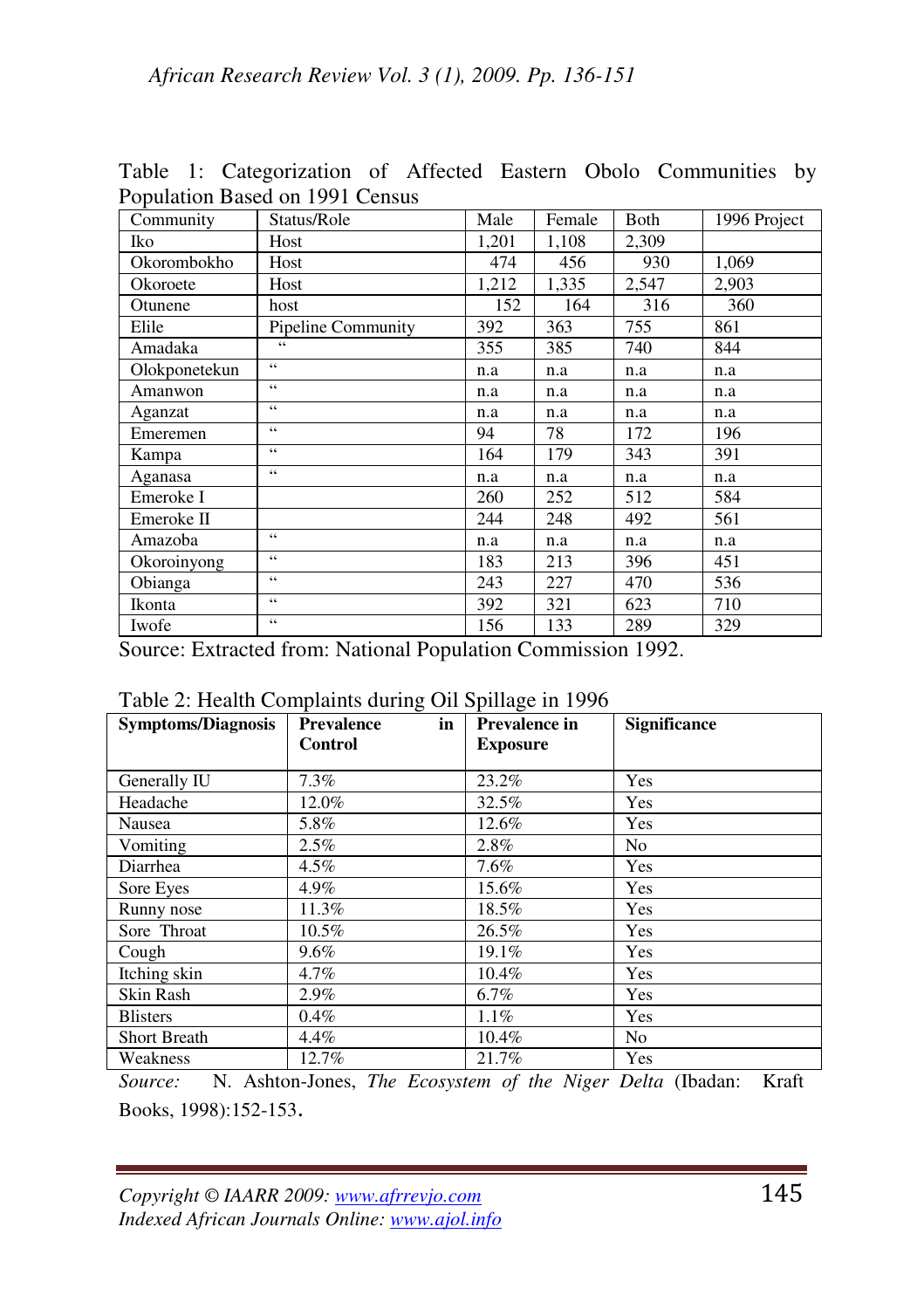| S/N              | <b>Affected Saline</b><br>Area                     | S/N | Affected Saline Area         | S/N | Affected Saline Area |
|------------------|----------------------------------------------------|-----|------------------------------|-----|----------------------|
| 1.               | Eastern<br>Obolo<br>Atlantic<br>South<br>Coastline | 21. | Emen Okubu                   | 41. | Bennard's Creek      |
| $\overline{2}$ . | Shooter Creek                                      | 22. | Emen Ntekwe                  | 42. | Emen Usuun           |
| 3.               | Okwaan<br>Okoroinyong                              | 23. | Emen Akasuk                  | 43. | Okolo-ke-Ara         |
| $\overline{4}$ . | Udutuzi                                            | 24. | Emen Utam                    | 44. | Ekpitim Creek        |
| 5.               | Okwaan-Obolo<br>River                              | 25. | Otuawazi                     | 45. | Ichana Creek         |
| 6.               | Okoroete Creek                                     | 26. | Emen Okwukwu                 | 46. | Emen-Ewop            |
| 7.               | Emen Gbungbung                                     | 27. | Emen Eteiza                  | 47. | Okokong Ile          |
| 8.               | Uwasa                                              | 28. | Isi Akpabum                  | 48. | Okokong Iza          |
| 9.               | Aka-Okwaan                                         | 29. | Emen Ufan                    | 49. | Udumasuk             |
| 10.              | Okwaan Efie                                        | 30. | Elekete Creek                | 50. | Ibot Okwaan Elile    |
| 11.              | Emen Okokong                                       | 31. | Ugama                        | 51. | Emenasuk Behlehem    |
| 12.              | Okwaan Obianga                                     | 32. | Agan-Isiama                  | 52. | Asuk Amauka          |
| 13.              | Okoloidim                                          | 33. | Ibot-Inyaiko                 | 53. | Asuk Ozubo           |
| 14.              | Amankwu                                            | 34. | Samuel<br>Spiritual<br>Creek | 54. | Asuk Amangbauji      |
| 15.              | Okwaan Emenoke                                     | 35. | Egweile Creek                | 55. | Asuk Ayama           |
| 16.              | Okwaan<br>Emenemen                                 | 36. | Atasukmgbe Ground            | 56. | Asuk Ama--Nglass     |
| 17.              | Okwaan Elile                                       | 37. | Unyeuko Creek                | 57. | Asuk Okorobilom      |
| 18.              | Okwaan<br>Amadaka                                  | 38. | Okoroiti Creek               | 58. | Asuk Ntitakuket      |
| 19.              | Emen Utiak                                         | 39. | Emen Edenka                  | 59. | Asuk Amadede         |
| 20.              | Emen Otunene                                       | 40. | Utibiete Creek               | 60. | Okolo Otuile         |
| 61.              | Okolo Ikpeibum                                     | 68. | Okolobeke                    | 75. | Iyongibat Amauka     |
| 62.              | Otobo Atabrikang                                   | 69. | Okolo Etiti-Iwofe            | 76. | Utibiizon            |

Table 3: Some Eastern Obolo Rivers, Creeks, and Fish Breeding Grounds Affected By Oil Pollution

*Copyright © IAARR 2009: www.afrrevjo.com* 146 *Indexed African Journals Online: www.ajol.info*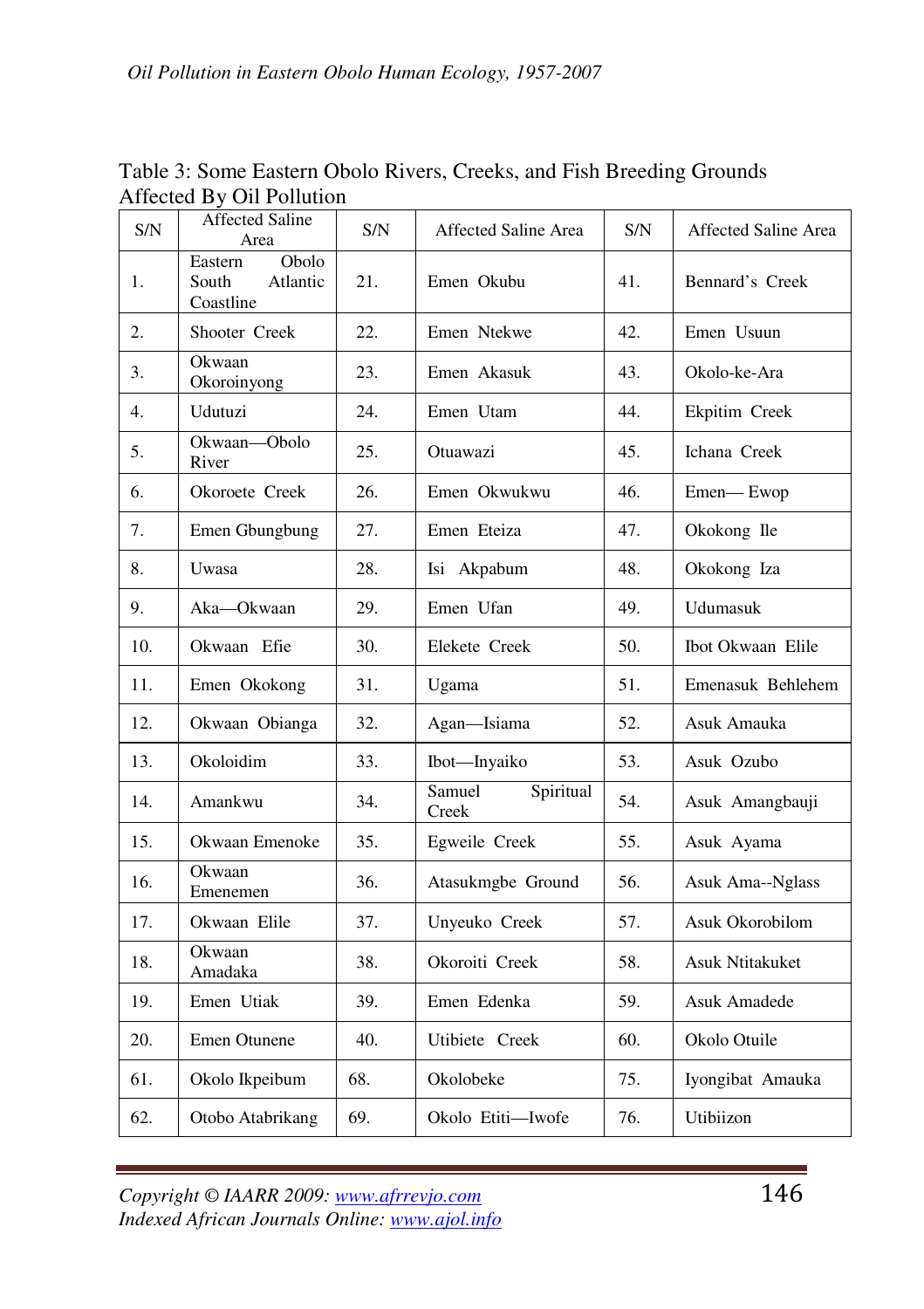| 63. | Ubok Iko                   | 70. | Okolo Asakwun           | 77. | Okolo Amanwon    |
|-----|----------------------------|-----|-------------------------|-----|------------------|
| 64. | Okwaan Ntafit              | 71. | Inyongewe               | 78. | Otobo Isiukpokho |
| 65. | Odidim Arawo               | 72. | Okolo Aganzat           | 79. | Isi Okwaan Ile   |
| 66. | Odidim Ikpokonte           | 73. | Udumokpoon              | 80. | Isi Okwaan Iza   |
| 67. | Ebon<br>Okwaan—<br>Obianga | 74. | Isiakama<br>Okoroinyong | 81. | Okolo-ke-Eneile  |

*Source:* Eastern Obolo Council of Chiefs, "Appeal to Include and Consider Eastern Obolo Local Government Area in the Environmental Impact Assessment" (Okoroete Town: MSS, 1998), pp. 31-32.

Table 4: Some Heavy Metal Contaminants in Fish Samples from Five Coastal Sites in Eastern Obolo L.G.A. (µG/G)

| Sampling Period   |                |                   |                   |             |  |  |
|-------------------|----------------|-------------------|-------------------|-------------|--|--|
| <b>PARAMETERS</b> |                | <b>DRY SEASON</b> | <b>WET SEASON</b> |             |  |  |
|                   | <b>JANUARY</b> | <b>FEBRUARY</b>   | <b>JUNE</b>       | <b>JULY</b> |  |  |
| Lead (Pb)         | 11.65          | 12.17             | 14.60             | 13.00       |  |  |
| Cadmium(Cd)       | ND.            | 0.01              | 0.01              | 0.02        |  |  |
| Copper(Cu)        | 1.50           | 1.75              | 1.25              | 1.50        |  |  |
| Zinc(Zn)          | 0.80           | 0.33              | 0.30              | 0.56        |  |  |
| Cobalt(Co)        | 0.98           | 8.00              | 7.80              | 8.50        |  |  |
| Iron(Fe)          | 919.06         | 899.42            | 897.90            | 964.20      |  |  |
| Nickel(Ni)        | 7.30           | 7.80              | 6.99              | 6.99        |  |  |
| Vanadium(V)       | 0.50           | 0.49              | 6.40              | 0.40        |  |  |

ND= Not Detected

*Source:* C.A. Ekong, "Marine and Estuarine Oil Pollution in Iko area of Akwa Ibom State, Nigeria (Unpublished M.Sc. Thesis, Enugu State University of Science& Technology, 1998).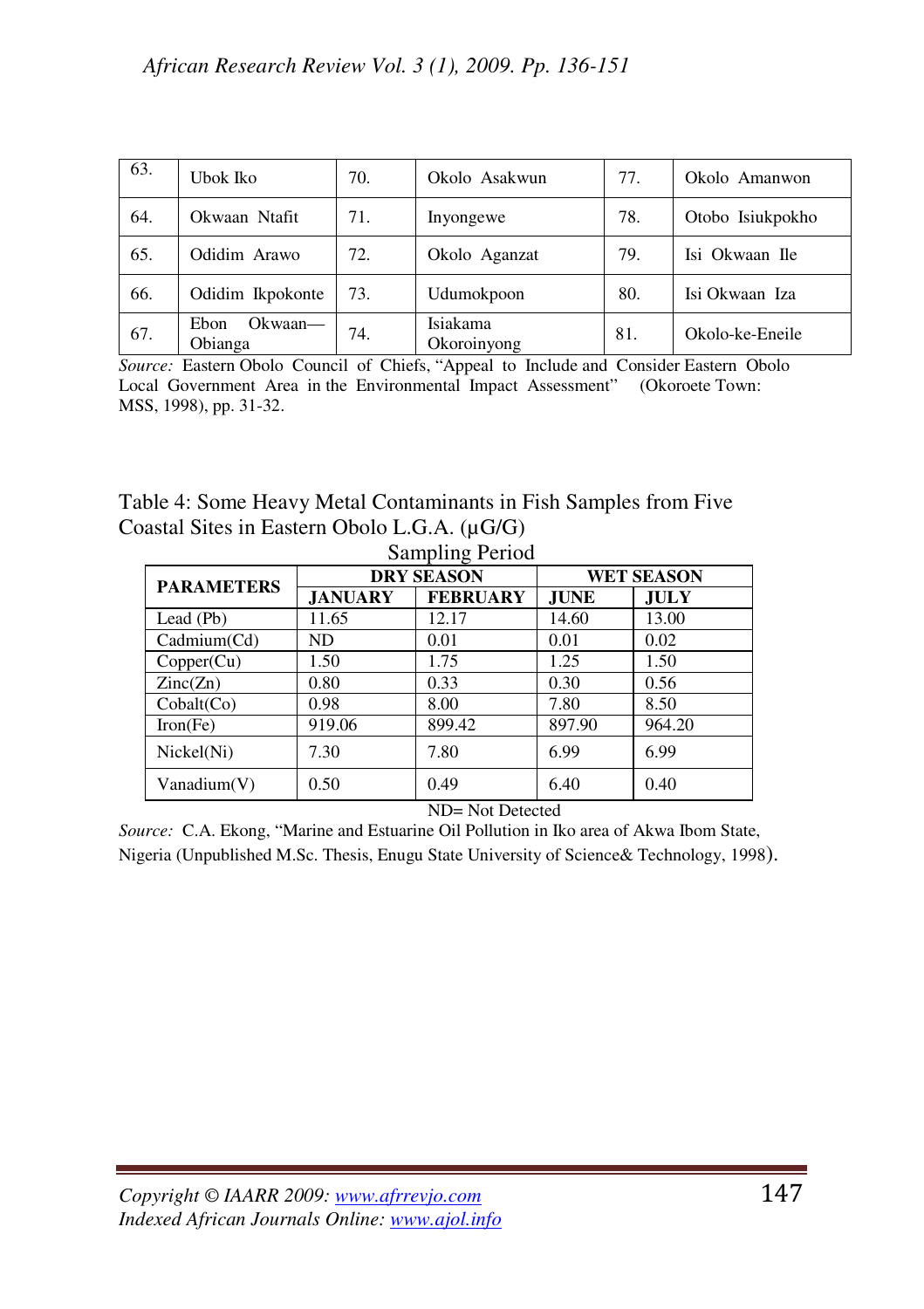| Levels of Income<br>Per Day | Emereoke |                | Iko    |                |  |
|-----------------------------|----------|----------------|--------|----------------|--|
|                             | $\%$     | Freq           | $\%$   | Freq.          |  |
| Less than $N$ 100           | 3.28     | 7              | 2.18   | 3              |  |
| 101-200                     | 3.58     | 5              | 3.93   | 7              |  |
| 201-300                     | 1.90     | 5              | 1.76   | 7              |  |
| 301-400                     | 0.18     | 1              | 0.20   |                |  |
| 401-500                     | 1.91     | 3              | 1.63   | 8              |  |
| 501-600                     | 1.62     | 9              | 1.88   | $\overline{c}$ |  |
| 601-700                     | 0.81     | $\overline{c}$ | 0.49   | 4              |  |
| 701-800                     | 0.93     | 1              | 0.60   | 4              |  |
| 801-900                     | 0.04     | $\theta$       | 0.006  | 3              |  |
| 901-1000                    | 0.12     | $\Omega$       | 0.08   | 3              |  |
| Total                       | 14.37    | 33             | 12.756 | 42             |  |

Table 5: Income Distribution in Eastern Obolo: Distribution of Population According To Daily Income of Respondents From Two Villages; Emenoke and Iko

 *Source:* Fimsco Resources Field Surveys 2002.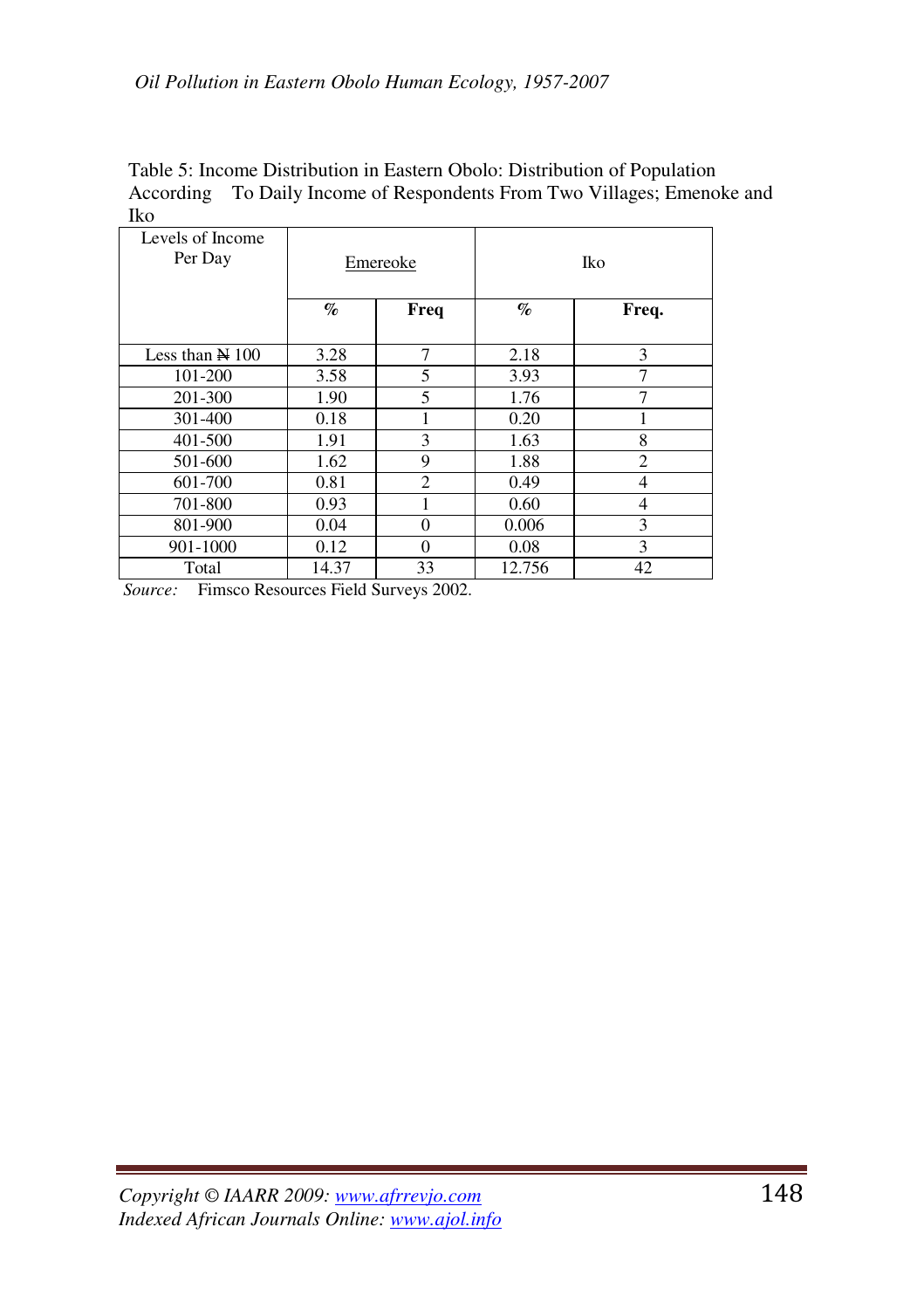#### *African Research Review Vol. 3 (1), 2009. Pp. 136-151*



Map of Obolo (Andoni) and Bonny Showing the Host and Oil Pipeline Communities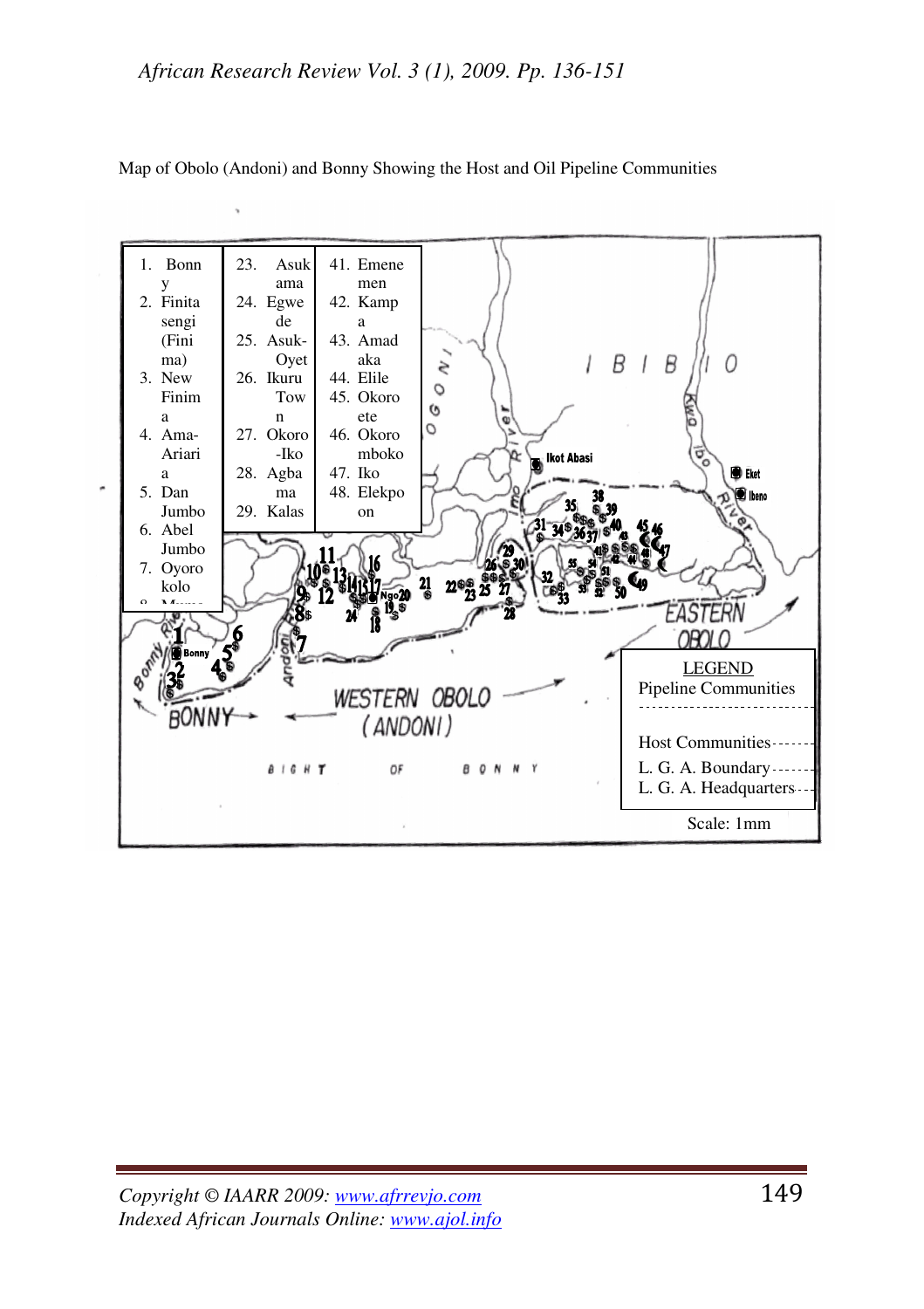| S/NO             | <b>SITES</b>                            | <b>MAJOR</b>                                                         | <b>CULTURAL/</b>                           | <b>PROXIMITY</b>                                 |
|------------------|-----------------------------------------|----------------------------------------------------------------------|--------------------------------------------|--------------------------------------------------|
|                  |                                         | <b>CUSTODIANS</b>                                                    | <b>ARCHAEOLOGICA</b><br><b>L RELEVANCE</b> | <b>TO THE</b><br><b>EXISTING</b><br><b>ROW</b>   |
| 1.               | Isi Okama Old<br><b>Settlement Site</b> | Okoroinyong Village                                                  | Shrines and burial<br>ground               | It is traversed<br>by the existing<br><b>ROW</b> |
| $\overline{2}$ . | Emenemen old<br>settlement sites        | Emereoke Village                                                     | Shrines and burial<br>ground               | -do-                                             |
| 3.               | Akpabum Village                         | Mbaja Family<br>Okorombokho<br>Village                               | Shrines and burial<br>gronds               | $-do-$                                           |
| 4.               | Emen-Umaan old<br>settlement site       | Ede Royal Family<br>Okoroete Town                                    | Shrines and burial<br>grounds              | $-do-$                                           |
| 5.               | Emen-Asuk old<br>settlement site        | Unyana Family,<br>Okoroete and Uko<br>Ukarayen Family<br>Okorombokho | Shrines and burial<br>grounds              | $-do-$                                           |
| 6.               | Ebon Okpoon old<br>settlement site      | Enwe (Okurube)<br>Family at Okoroete                                 | Shrines and burial<br>grounds              | $-do-$                                           |
| 7.               | Okoloerereng old<br>settlement site     | Ufit Family of<br>Okoroiti village                                   | Burial grounds                             | $-do-$                                           |
| 8.               | Elekokpoon Fishing<br>village           | Okoroete Town                                                        | Cultural/religious<br>centre               | $-do-$                                           |
| 9.               | Owaji Nteuji Shrine                     | Emereoke                                                             | Cultural/religious<br>centre               | 1km from<br><b>ROW</b>                           |
| 10.              | Isiebok Shrine                          | Emereoke                                                             | Cultural/religious<br>centre               | About 5m from<br><b>ROW</b>                      |
| 11.              | Okeija Shrine                           | Emereoke                                                             | Cultural/religious<br>centre               | 1km from<br><b>ROW</b>                           |

## Table 6: Potential Archaeological Sites in Eastern Obolo and Their Proximity to the Existing Right Of Way (Row)

Source: Fimsco Resources Field Surveys 2002.